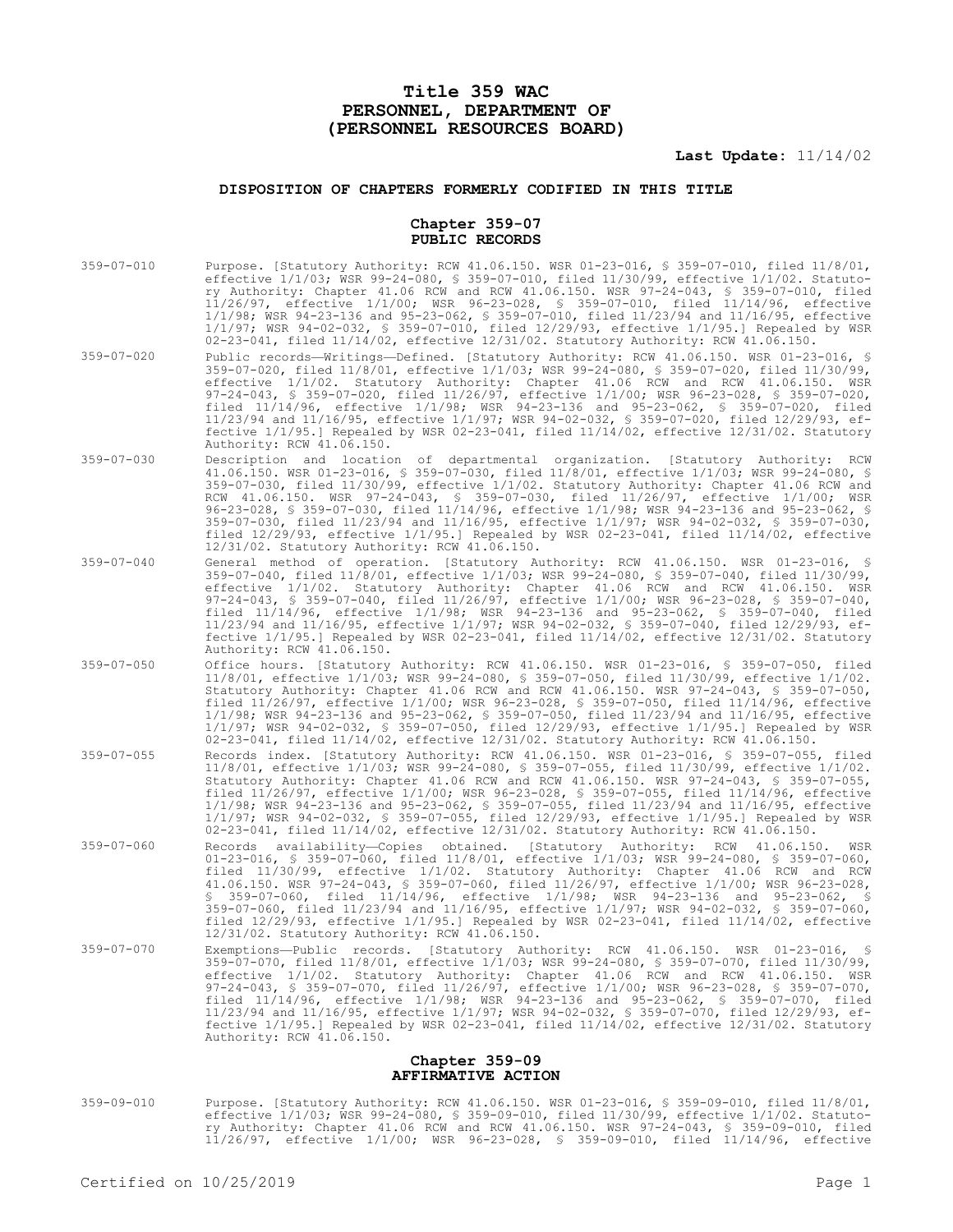- 1/1/98; WSR 94-23-136 and 95-23-062, § 359-09-010, filed 11/23/94 and 11/16/95, effective 1/1/97; WSR 94-06-063, § 359-09-010, filed 3/2/94, effective 1/1/95.] Repealed by WSR 02-23-041, filed 11/14/02, effective 12/31/02. Statutory Authority: RCW 41.06.150.
- 359-09-012 Guidelines. [Statutory Authority: RCW 41.06.150. WSR 01-23-016, § 359-09-012, filed 11/8/01, effective 1/1/03; WSR 99-24-080, § 359-09-012, filed 11/30/99, effective 1/1/02. Statutory Authority: Chapter 41.06 RCW and RCW 41.06.150. WSR 97-24-043, § 359-09-012, filed 11/26/97, effective 1/1/00; WSR 96-23-028, § 359-09-012, filed 11/14/96, effective 1/1/98; WSR 94-23-136 and 95-23-062, § 359-09-012, filed 11/23/94 and 11/16/95, effective 1/1/97; WSR 94-06-063, § 359-09-012, filed 3/2/94, effective 1/1/95.] Repealed by WSR 02-23-041, filed 11/14/02, effective 12/31/02. Statutory Authority: RCW 41.06.150.
- 359-09-015 Governor's affirmative action policy committee. [Statutory Authority: RCW 41.06.150. WSR 01-23-016, § 359-09-015, filed 11/8/01, effective 1/1/03; WSR 99-24-080, § 359-09-015, filed 11/30/99, effective 1/1/02. Statutory Authority: Chapter 41.06 RCW and RCW 41.06.150. WSR 97-24-043, § 359-09-015, filed 11/26/97, effective 1/1/00; WSR 96-23-028, § 359-09-015, filed 11/14/96, effective 1/1/98; WSR 94-23-136 and 95-23-062, § 359-09-015, filed 11/23/94 and 11/16/95, effective 1/1/97; WSR 94-06-063, § 359-09-015, filed 3/2/94, effective 1/1/95.] Repealed by WSR 02-23-041, filed 11/14/02, effective 12/31/02. Statutory Authority: RCW 41.06.150.
- 359-09-020 Required submissions. [Statutory Authority: RCW 41.06.150. WSR 01-23-016, § 359-09-020, filed 11/8/01, effective 1/1/03; WSR 99-24-080, § 359-09-020, filed 11/30/99, effective 1/1/02. Statutory Authority: Chapter 41.06 RCW and RCW 41.06.150. WSR 97-24-043, § 359-09-020, filed 11/26/97, effective 1/1/00; WSR 96-23-028, § 359-09-020, filed 11/14/96, effective 1/1/98; WSR 94-23-136 and 95-23-062, § 359-09-020, filed 11/23/94 and 11/16/95, effective 1/1/97; WSR 94-06-063, § 359-09-020, filed 3/2/94, effective 1/1/95.] Repealed by WSR 02-23-041, filed 11/14/02, effective 12/31/02. Statutory Authority: RCW 41.06.150.
- 359-09-030 Reasonable accommodation. [Statutory Authority: RCW 41.06.150. WSR 01-23-016, § 359-09-030, filed 11/8/01, effective 1/1/03; WSR 99-24-080, § 359-09-030, filed 11/30/99, effective 1/1/02. Statutory Authority: Chapter 41.06 RCW and RCW 41.06.150. WSR 97-24-043, § 359-09-030, filed 11/26/97, effective 1/1/00; WSR 96-23-028, § 359-09-030, filed 11/14/96, effective 1/1/98; WSR 94-23-136 and 95-23-062, § 359-09-030, filed 11/23/94 and 11/16/95, effective 1/1/97; WSR 94-06-063, § 359-09-030, filed 3/2/94, effective 1/1/95.] Repealed by WSR 02-23-041, filed 11/14/02, effective 12/31/02. Statutory Authority: RCW 41.06.150.
- 359-09-040 Department of personnel. [Statutory Authority: RCW 41.06.150. WSR 01-23-016, § 359-09-040, filed 11/8/01, effective 1/1/03; WSR 99-24-080, § 359-09-040, filed 11/30/99, effective 1/1/02. Statutory Authority: Chapter 41.06 RCW and RCW 41.06.150. WSR 97-24-043, § 359-09-040, filed 11/26/97, effective 1/1/00; WSR 96-23-028, § 359-09-040, filed 11/14/96, effective 1/1/98; WSR 94-23-136 and 95-23-062, § 359-09-040, filed 11/23/94 and 11/16/95, effective 1/1/97; WSR 94-06-063, § 359-09-040, filed 3/2/94, effective 1/1/95.] Repealed by WSR 02-23-041, filed 11/14/02, effective 12/31/02. Statutory Authority: RCW 41.06.150.
- 359-09-050 Testing—Supplemental certification. [Statutory Authority: RCW 41.06.150. WSR 01-23-016, § 359-09-050, filed 11/8/01, effective 1/1/03; WSR 99-24-080, § 359-09-050, filed 11/30/99, effective 1/1/02. Statutory Authority: Chapter 41.06 RCW and RCW 41.06.150. WSR 97-24-043, § 359-09-050, filed 11/26/97, effective 1/1/00; WSR 96-23-028, § 359-09-050, filed 11/14/96, effective 1/1/98; WSR 94-23-136 and 95-23-062, § 359-09-050, filed 11/23/94 and 11/16/95, effective 1/1/97; WSR 94-06-063, § 359-09-050, filed 3/2/94, effective 1/1/95.] Repealed by WSR 02-23-041, filed 11/14/02, effective 12/31/02. Statutory Authority: RCW 41.06.150.

#### **Chapter 359-14 ELIGIBLE LISTS AND REFERRALS**

- 359-14-010 Maintenance of eligible lists. [Statutory Authority: RCW 41.06.150. WSR 01-23-016, § 359-14-010, filed 11/8/01, effective 1/1/03; WSR 00-10-028, § 359-14-010, filed 4/24/00, effective 1/1/02.] Repealed by WSR 02-23-041, filed 11/14/02, effective 12/31/02. Statutory Authority: RCW 41.06.150.
- 359-14-020 Name removal. [Statutory Authority: RCW 41.06.150. WSR 01-23-016, § 359-14-020, filed 11/8/01, effective 1/1/03; WSR 00-10-028, § 359-14-020, filed 4/24/00, effective 1/1/02.] Repealed by WSR 02-23-041, filed 11/14/02, effective 12/31/02. Statutory Authority: RCW 41.06.150.
- 359-14-030 Referrals. [Statutory Authority: RCW 41.06.150. WSR 01-23-016, § 359-14-030, filed 11/8/01, effective 1/1/03; WSR 00-10-028, § 359-14-030, filed 4/24/00, effective 1/1/02.] Repealed by WSR 02-23-041, filed 11/14/02, effective 12/31/02. Statutory Authority: RCW 41.06.150.
- 359-14-050 Noncompetitive eligible list. [Statutory Authority: RCW 41.06.150. WSR 01-23-016, § 359-14-050, filed 11/8/01, effective 1/1/03; WSR 00-10-028, § 359-14-050, filed 4/24/00, effective 1/1/02.] Repealed by WSR 02-23-041, filed 11/14/02, effective 12/31/02. Statutory Authority: RCW 41.06.150.
- 359-14-070 Combined eligible lists. [Statutory Authority: RCW 41.06.150. WSR 01-23-016, § 359-14-070, filed 11/8/01, effective 1/1/03; WSR 00-10-028, § 359-14-070, filed 4/24/00, effective 1/1/02.] Repealed by WSR 02-23-041, filed 11/14/02, effective 12/31/02. Statu-tory Authority: RCW 41.06.150.
- 359-14-080 Specialized qualifications. [Statutory Authority: RCW 41.06.150. WSR 01-23-016, § 359-14-080, filed 11/8/01, effective 1/1/03; WSR 00-10-028, § 359-14-080, filed 4/24/00, effective 1/1/02.] Repealed by WSR 02-23-041, filed 11/14/02, effective 12/31/02. Statutory Authority: RCW 41.06.150.
- 359-14-100 Eligible list designations. [Statutory Authority: RCW 41.06.150. WSR 01-23-016, § 359-14-100, filed 11/8/01, effective 1/1/03; WSR 00-10-028, § 359-14-100, filed 4/24/00, effective 1/1/02.] Repealed by WSR 02-23-041, filed 11/14/02, effective 12/31/02. Statutory Authority: RCW 41.06.150.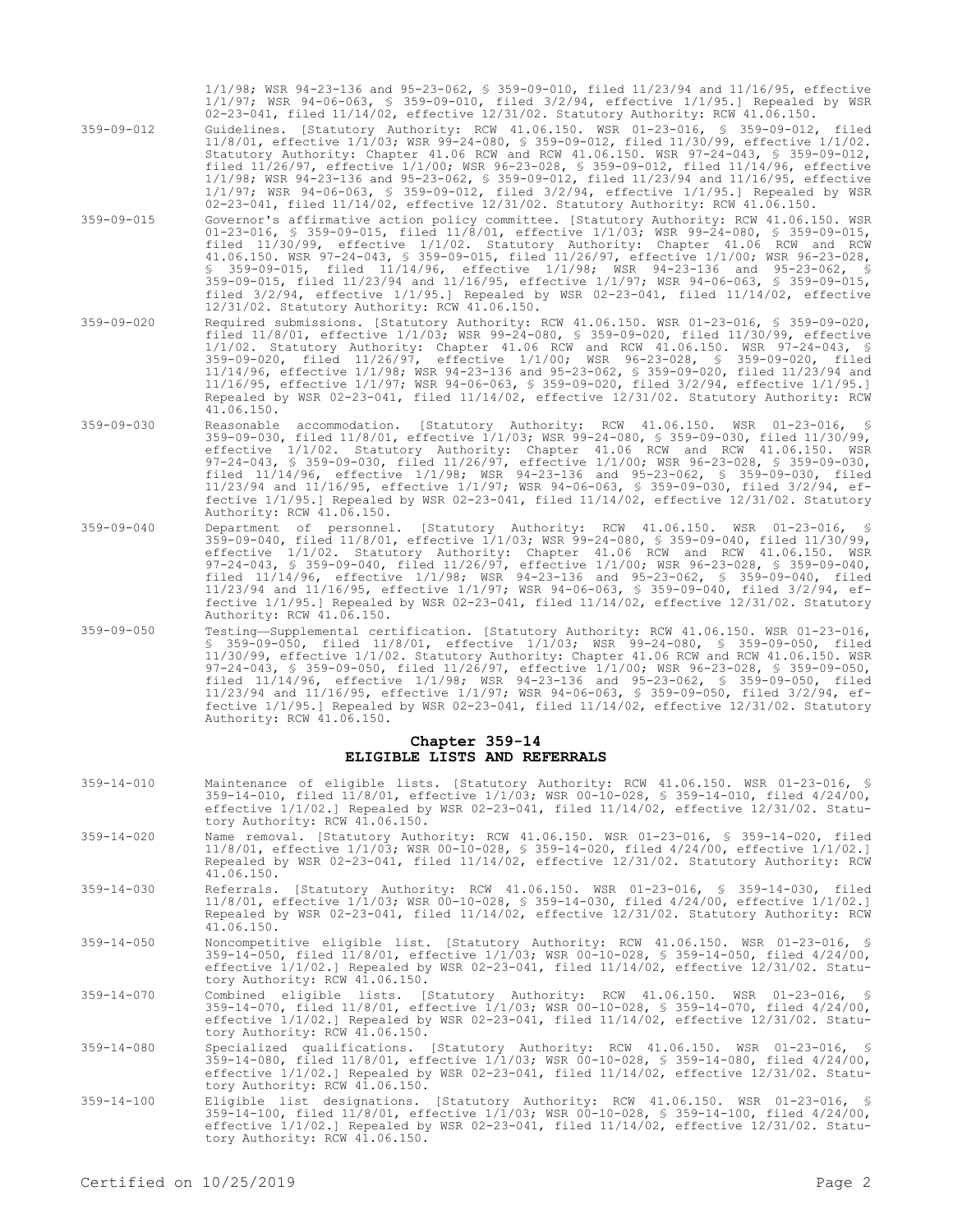359-14-130 Internal procedure for transfer, lateral moves, and voluntary demotion. [Statutory Authority: RCW 41.06.150. WSR 01-23-016, § 359-14-130, filed 11/8/01, effective 1/1/03; WSR 00-10-028, § 359-14-130, filed 4/24/00, effective 1/1/02.] Repealed by WSR 02-23-041, filed 11/14/02, effective 12/31/02. Statutory Authority: RCW 41.06.150.

### **Chapter 359-39 HUMAN RESOURCES TRAINING AND DEVELOPMENT**

- 359-39-010 Purpose. [Statutory Authority: RCW 41.06.150. WSR 01-23-016, § 359-39-010, filed 11/8/01, effective 1/1/03; WSR 99-24-080, § 359-39-010, filed 11/30/99, effective 1/1/02. Statutory Authority: Chapter 41.06 RCW and RCW 41.06.150. WSR 97-24-043, § 359-39-010, filed 11/26/97, effective 1/1/00; WSR 96-23-028, § 359-39-010, filed 11/14/96, effective 1/1/98; WSR 94-23-136 and 95-23-062, § 359-39-010, filed 11/23/94 and 11/16/95, effective 1/1/97; WSR 94-13-091, § 359-39-010, filed 6/14/94, effective 1/1/95.] Repealed by WSR 02-23-041, filed 11/14/02, effective 12/31/02. Statutory Authority: RCW 41.06.150.
- 359-39-020 Definitions. [Statutory Authority: RCW 41.06.150. WSR 01-23-016, § 359-39-020, filed 11/8/01, effective 1/1/03; WSR 99-24-080, § 359-39-020, filed 11/30/99, effective 1/1/02. Statutory Authority: Chapter 41.06 RCW and RCW 41.06.150. WSR 97-24-043, § 359-39-020, filed 11/26/97, effective 1/1/00; WSR 96-23-028, § 359-39-020, filed 11/14/96, effective 1/1/98; WSR 94-23-136 and 95-23-062, § 359-39-020, filed 11/23/94 and 11/16/95, effective 1/1/97; WSR 94-13-091, § 359-39-020, filed 6/14/94, effective 1/1/95.] Repealed by WSR 02-23-041, filed 11/14/02, effective 12/31/02. Statutory Authority: RCW 41.06.150.
- 359-39-030 Assignment of responsibilities. [Statutory Authority: RCW 41.06.150. WSR 01-23-016, § 359-39-030, filed 11/8/01, effective 1/1/03; WSR 99-24-080, § 359-39-030, filed 11/30/99, effective 1/1/02. Statutory Authority: Chapter 41.06 RCW and RCW 41.06.150. WSR 97-24-043, § 359-39-030, filed 11/26/97, effective 1/1/00; WSR 96-23-028, § 359-39-030, filed 11/14/96, effective 1/1/98; WSR 94-23-136 and 95-23-062, § 359-39-030, filed 11/23/94 and 11/16/95, effective 1/1/97; WSR 94-13-091, § 359-39-030, filed 6/14/94, effective 1/1/95.] Repealed by WSR 02-23-041, filed 11/14/02, effective 12/31/02. Statutory Authority: RCW 41.06.150.
- 359-39-040 Assignments for career development purposes. [Statutory Authority: RCW 41.06.150. WSR 01-23-016, § 359-39-040, filed 11/8/01, effective 1/1/03; WSR 99-24-080, § 359-39-040, filed 11/30/99, effective 1/1/02. Statutory Authority: Chapter 41.06 RCW and RCW 41.06.150. WSR 97-24-043, § 359-39-040, filed 11/26/97, effective 1/1/00; WSR 96-23-028, § 359-39-040, filed 11/14/96, effective 1/1/98; WSR 94-23-136 and 95-23-062, § 359-39-040, filed 11/23/94 and 11/16/95, effective 1/1/97; WSR 94-13-091, § 359-39-040, filed 6/14/94, effective 1/1/95.] Repealed by WSR 02-23-041, filed 11/14/02, effective 12/31/02. Statutory Authority: RCW 41.06.150.
- 359-39-050 Human resource training and development plan—Criteria—Availability. [Statutory Authority: RCW 41.06.150. WSR 01-23-016, § 359-39-050, filed 11/8/01, effective 1/1/03; WSR 99-24-080, § 359-39-050, filed 11/30/99, effective 1/1/02. Statutory Authority: Chapter 41.06 RCW and RCW 41.06.150. WSR 97-24-043, § 359-39-050, filed 11/26/97, effective 1/1/00; WSR 96-23-028, § 359-39-050, filed 11/14/96, effective 1/1/98; WSR 94-23-136 and 95-23-062, § 359-39-050, filed 11/23/94 and 11/16/95, effective 1/1/97; WSR 94-13-091, § 359-39-050, filed 6/14/94, effective 1/1/95.] Repealed by WSR 02-23-041, filed 11/14/02, effective 12/31/02. Statutory Authority: RCW 41.06.150.
- 359-39-090 Required entry-level management/supervisory training—Agency. [Statutory Authority: RCW 41.06.150. WSR 01-23-016, § 359-39-090, filed 11/8/01, effective 1/1/03; WSR 99-24-080, § 359-39-090, filed 11/30/99, effective 1/1/02. Statutory Authority: Chapter 41.06 RCW and RCW 41.06.150. WSR 97-24-043, § 359-39-090, filed 11/26/97, effective 1/1/00; WSR 96-23-028, § 359-39-090, filed 11/14/96, effective 1/1/98; WSR 94-23-136 and 95-23-062, § 359-39-090, filed 11/23/94 and 11/16/95, effective 1/1/97; WSR 94-13-091, § 359-39-090, filed 6/14/94, effective 1/1/95.] Repealed by WSR 02-23-041, filed 11/14/02, effective 12/31/02. Statutory Authority: RCW 41.06.150.
- 359-39-140 Employee attendance at training. [Statutory Authority: RCW 41.06.150. WSR 01-23-016, § 359-39-140, filed 11/8/01, effective 1/1/03; WSR 99-24-080, § 359-39-140, filed 11/30/99, effective 1/1/02. Statutory Authority: Chapter 41.06 RCW and RCW 41.06.150. WSR 97-24-043, § 359-39-140, filed 11/26/97, effective 1/1/00; WSR 94-23-136 and 95-23-062, § 359-39-140, filed 11/23/94 and 11/16/95, effective 1/1/97; WSR 94-13-091, § 359-39-140, filed 6/14/94, effective 1/1/95.] Repealed by WSR 02-23-041, filed 11/14/02, effective 12/31/02. Statutory Authority: RCW 41.06.150.

# **Chapter 359-40 LAYOFF**

359-40-010 Reasons for layoff. [Statutory Authority: RCW 41.06.150. WSR 01-23-016, § 359-40-010, filed 11/8/01, effective 1/1/03; WSR 00-10-028, § 359-40-010, filed 4/24/00, effective 1/1/02.] Repealed by WSR 02-23-041, filed 11/14/02, effective 12/31/02. Statutory Authority: RCW 41.06.150. 359-40-020 Seniority. [Statutory Authority: RCW 41.06.150. WSR 01-23-016, § 359-40-020, filed 11/8/01, effective 1/1/03; WSR 00-10-028, § 359-40-020, filed 4/24/00, effective 1/1/02.] Repealed by WSR 02-23-041, filed 11/14/02, effective 12/31/02. Statutory Authority: RCW 41.06.150. 359-40-050 Layoff procedure. [Statutory Authority: RCW 41.06.150. WSR 01-23-016, § 359-40-050, filed 11/8/01, effective 1/1/03; WSR 00-10-028, § 359-40-050, filed 4/24/00, effective 1/1/02.] Repealed by WSR 02-23-041, filed 11/14/02, effective 12/31/02. Statutory Authority: RCW 41.06.150. 359-40-060 Alternate review period. [Statutory Authority: RCW 41.06.150. WSR 01-23-016, § 359-40-060, filed 11/8/01, effective 1/1/03; WSR 00-10-028, § 359-40-060, filed 4/24/00, effective 1/1/02.] Repealed by WSR 02-23-041, filed 11/14/02, effective 12/31/02. Statutory Authority: RCW 41.06.150.